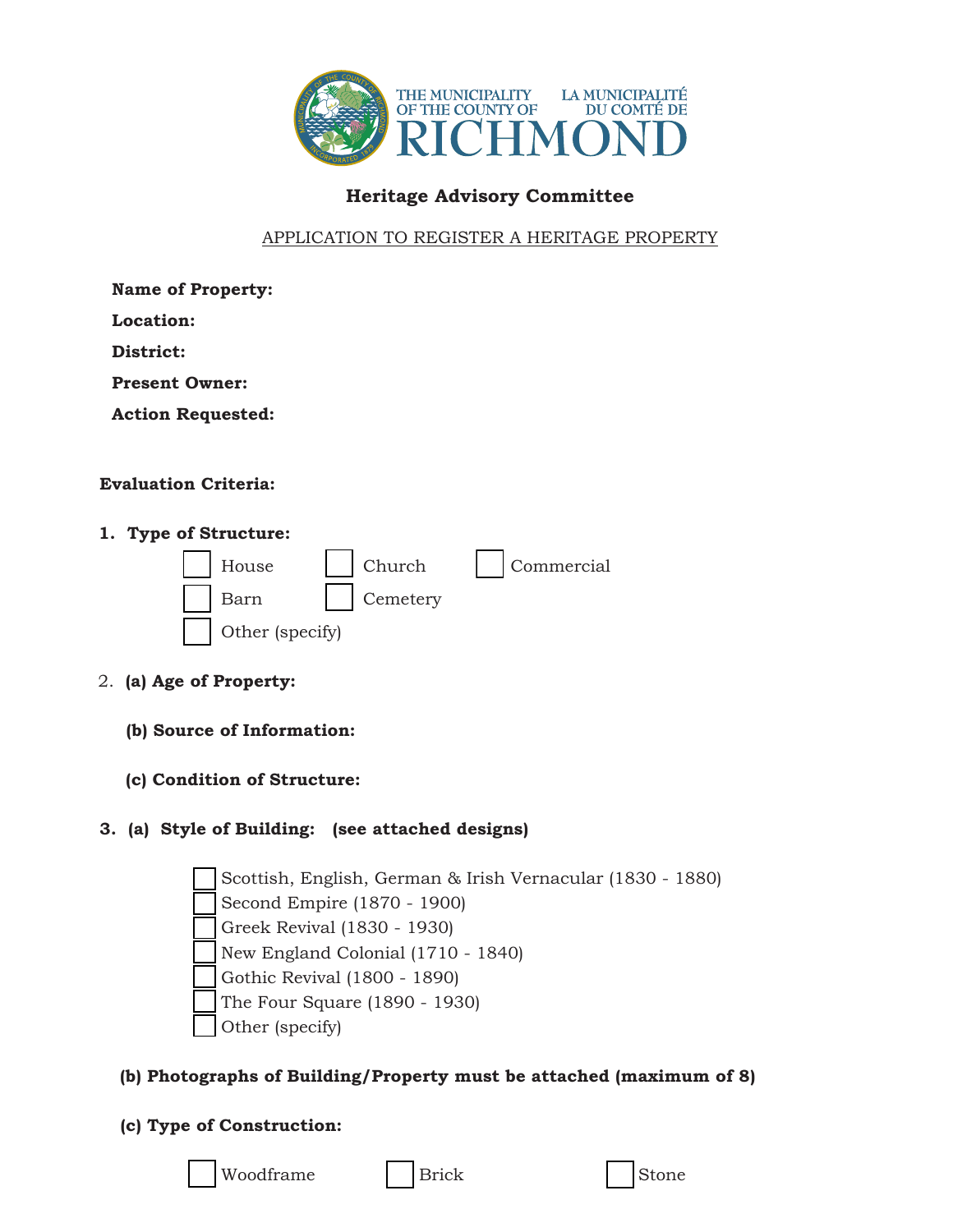(c) Has there been any modifications to the original building? (Please specify)

### **4. Historical Association:**

 **(a) individual (s)**

 **(b) organization (s)**

 **(c) Historic event(s)**

| (d) Is the Builder/Architect known? $Yes$ No |  |
|----------------------------------------------|--|
| Name:                                        |  |

### **5. Landmark:**

Do you or your association consider this property to be a landmark? Why?